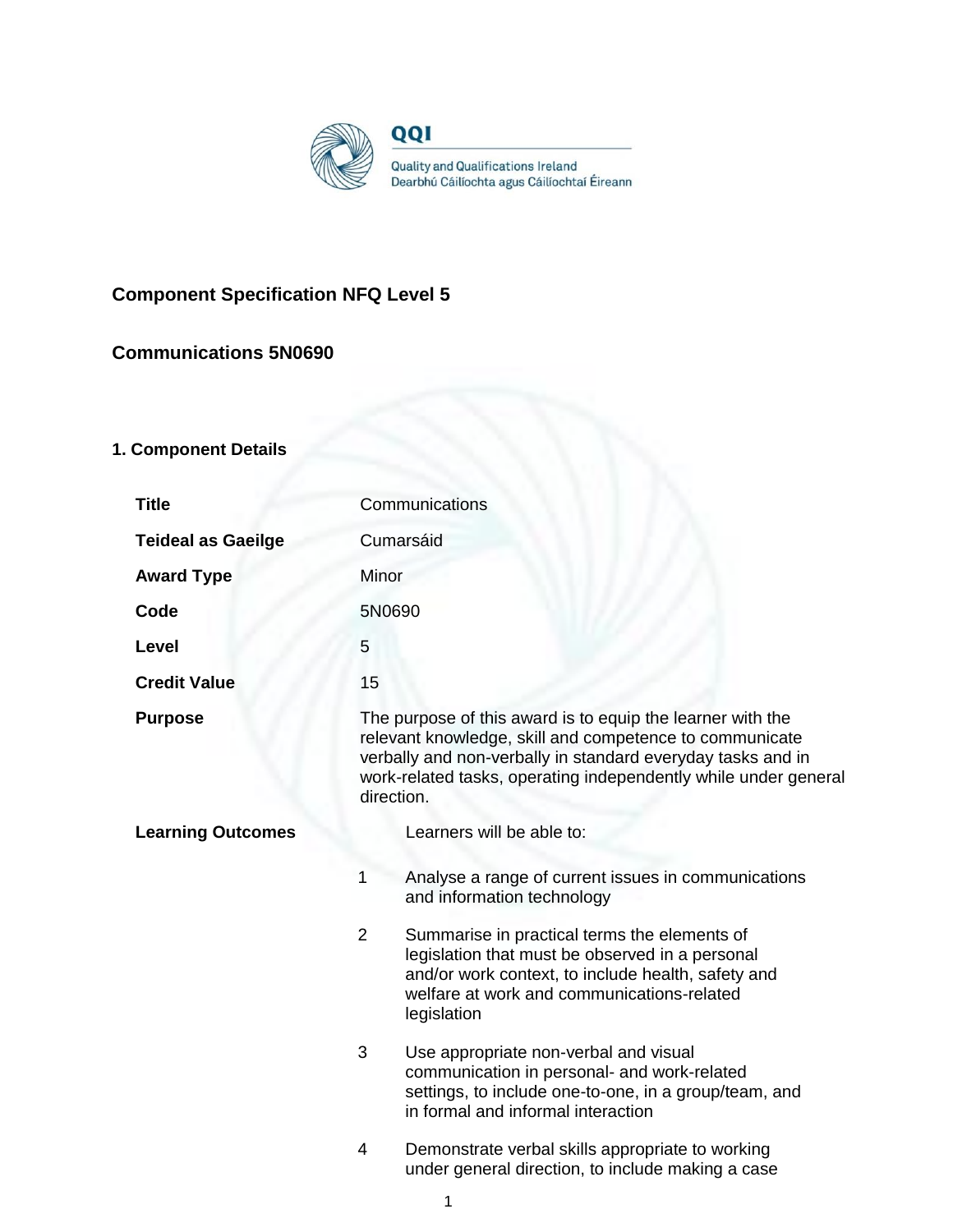and presenting a point of view in group discussion, formal meetings, interviews

- 5 Demonstrate listening skills appropriate to working under general direction, to include making eye contact, receiving and interpreting information, control of personal response
- 6 Use reading techniques appropriate to a task, to include skimming, obtaining an overview, identifying key points, critical evaluation, in depth analysis
- 7 Critique information from a range of complex written material, to include technical/vocational, personal, literary, and written and visual media texts
- 8 Research a relevant vocational topic, to include use of primary and secondary sources, acknowledgement of sources, use of enquiry techniques and methods to establish validity and reliability
- 9 Use drafting, proofreading and editing skills to write a range of documents that follow the conventions of language usage (spelling, punctuation, syntax), to include creative writing, business proposals, correspondence, reports, memoranda, minutes, applications
- 10 Demonstrate communications styles and techniques relevant to different situations in work and leisure, to include one-to-one and group contexts in conversation, interview, oral presentation, question and answer session and for the purposes of persuading, advocacy and informing
- 11 Choose the appropriate communications technology to give and receive requests, instructions, suggestions, discussion and feedback in both work and leisure, to include a rationale for choosing one technology over another in different contexts and for different messages.

#### **Assessment**

**General Information** All assessment should be planned in accordance with the programme assessment strategy developed as part of the programme submission for validation. See **Policies and Criteria for Validation of Programmes.** Assessment should be undertaken consistently and reflect current assessment guidelines. See [www.qqi.ie.](http://www.qqi.ie/) 

> All FET assessment is criterion referenced. Successful achievement of the award is based on learners attaining the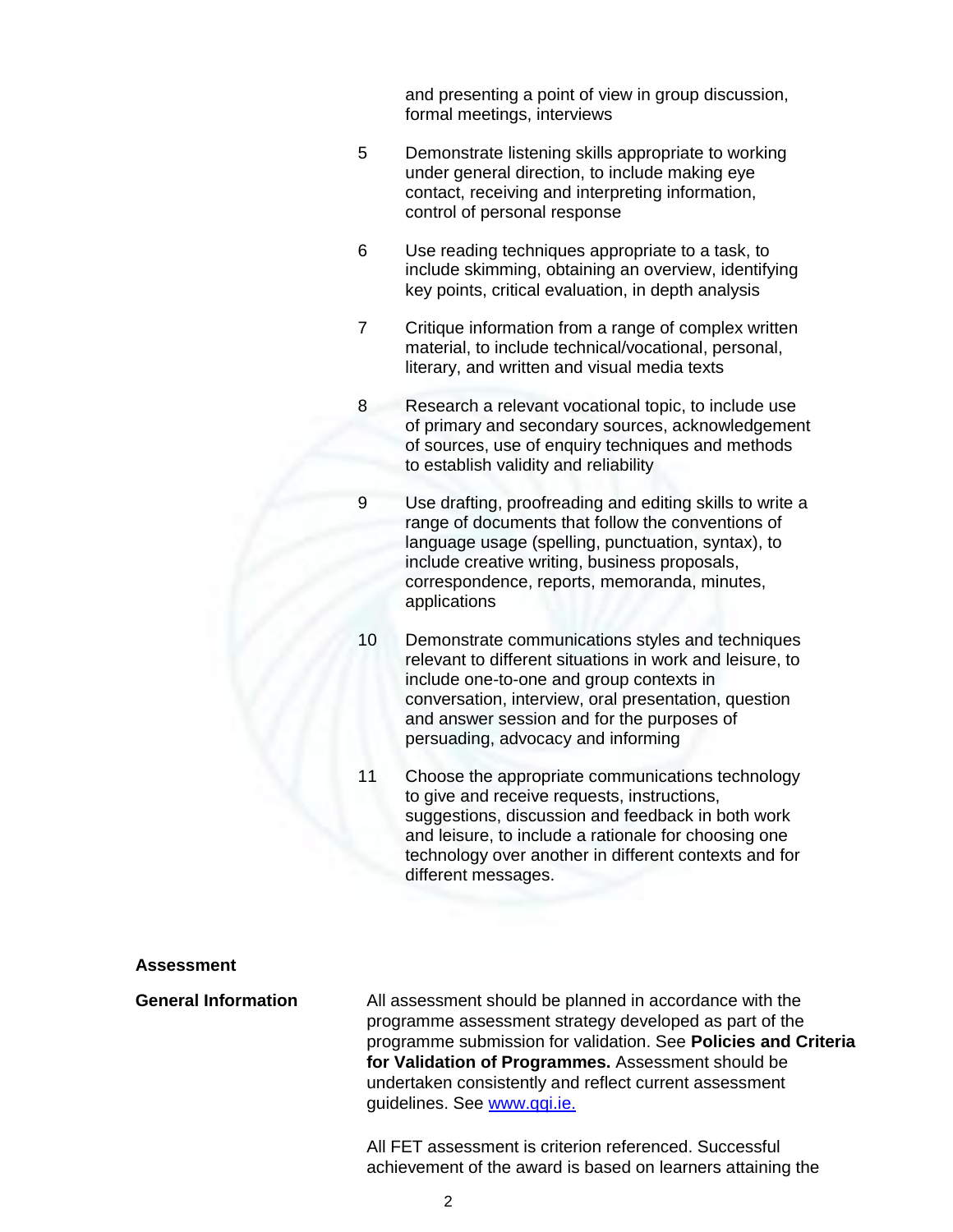required standards of knowledge, skill or competence consistent with the **minimum intended programme learning outcomes**.

The techniques set out below are considered the optimum approach to assessment for this component. In exceptional circumstances providers may identify alternative assessment techniques through the provider's application for programme validation which are reliable and valid but which are more appropriate to their context.

Assessment of a number of components may be integrated across programmes for delivery, provided that the learning outcomes of each minor award are assessed.

Group or team work may form part of the assessment, provided each learner's achievement is separately assessed.

All providers are required to submit an assessment plan as part of their application for programme validation. Assessment Plans will include information relating to scheduling and integration of assessment. See current FET validation guidelines at [www.qqi.ie.](http://www.qqi.ie/)

**Assessment Techniques** In order to demonstrate that they have reached the standards of knowledge, skill and competence identified in all the learning outcomes, learners are required to complete the assessment(s) below.

> The assessor is responsible for devising assessment instruments (e.g. project and assignment briefs, examination papers), assessment criteria and mark sheets, consistent with the techniques identified below and QQI's assessment requirements.

Programme validation will require providers to map each learning outcome to its associated assessment technique. All learning outcomes **must** be assessed and achieved in accordance with the **minimum intended module learning outcomes** set out in the validated programme.

| Portfolio / Collection of Work | 50%  |
|--------------------------------|------|
| <b>Skills Demonstration</b>    | .50% |

**Description**

#### **Portfolio / Collection of Work**

*A portfolio or collection of work is a collection and/or selection of pieces of work produced by the learner over a period of time that demonstrates*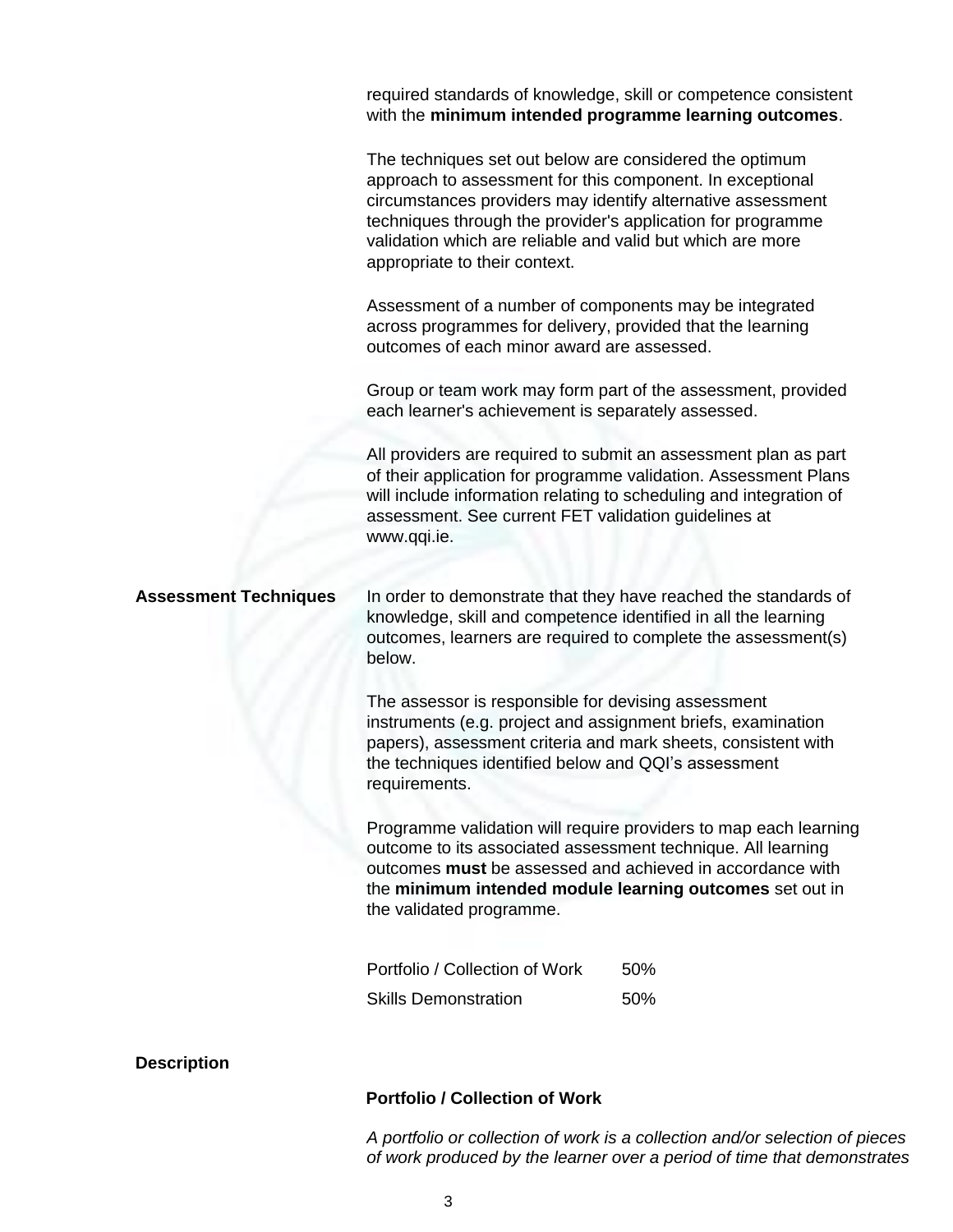*achievement of a range of learning outcomes. The collection may be self-generated or may be generated in response to a particular brief or tasks/activities devised by the assessor.*

### **Skills Demonstration**

*A skills demonstration is used to assess a wide range of practical based learning outcomes including practical skills and knowledge. A skills demonstration will require the learner to complete a task or series of tasks that demonstrate a range of skills.*

| <b>Recognition of Prior</b><br><b>Learning (RPL)</b> | To support the development and implementation of RPL with<br>regard to access, granting credit/exemptions and achievement of<br>awards/parts of awards, providers should refer to QQI's<br>Statutory Guidelines for Quality Assurance, the Policies and<br>Criteria for Validation of Programmes and the Principles and<br><b>Operational Guidelines for the Recognition of Prior Learning</b><br>in Further and Higher Education and Training available at<br>www.qqi.ie |                                                              |
|------------------------------------------------------|---------------------------------------------------------------------------------------------------------------------------------------------------------------------------------------------------------------------------------------------------------------------------------------------------------------------------------------------------------------------------------------------------------------------------------------------------------------------------|--------------------------------------------------------------|
| Grading                                              | Pass                                                                                                                                                                                                                                                                                                                                                                                                                                                                      | 50% - 64%                                                    |
|                                                      | Merit                                                                                                                                                                                                                                                                                                                                                                                                                                                                     | 65% - 79%                                                    |
|                                                      | <b>Distinction</b>                                                                                                                                                                                                                                                                                                                                                                                                                                                        | 80% - 100%                                                   |
| <b>Specific Validation</b><br><b>Requirements</b>    |                                                                                                                                                                                                                                                                                                                                                                                                                                                                           | There are no specific validation requirements for this award |
| <b>Supporting</b><br><b>Documentation</b>            | None                                                                                                                                                                                                                                                                                                                                                                                                                                                                      |                                                              |
| <b>Access</b>                                        | To access programmes leading to this award the learner should<br>have reached the standards of knowledge, skill and competence<br>associated with the preceding level of the National Framework of<br>Qualifications. This may have been achieved through a formal<br>qualification or through relevant life and work experience.                                                                                                                                         |                                                              |
| <b>Transfer</b>                                      | Successful completion of this component award enables the<br>learner to transfer to programmes leading to other certificates<br>where this component is a mandatory or an elective requirement.                                                                                                                                                                                                                                                                           |                                                              |

#### **2. FET Award Standards**

QQI award standards are determined within the National Framework of Qualifications (NFQ), [http://www.nfq-qqi.com.](http://www.nfq-qqi.com/) QQI determines standards for the education and training awards that it makes itself and that are made by providers to whom it has delegated authority to make an award. Providers offering programmes leading to QQI awards **must** have their programme(s) validated in accordance with current validation policy (see [www.qqi.ie\)](http://www.qqi.ie/).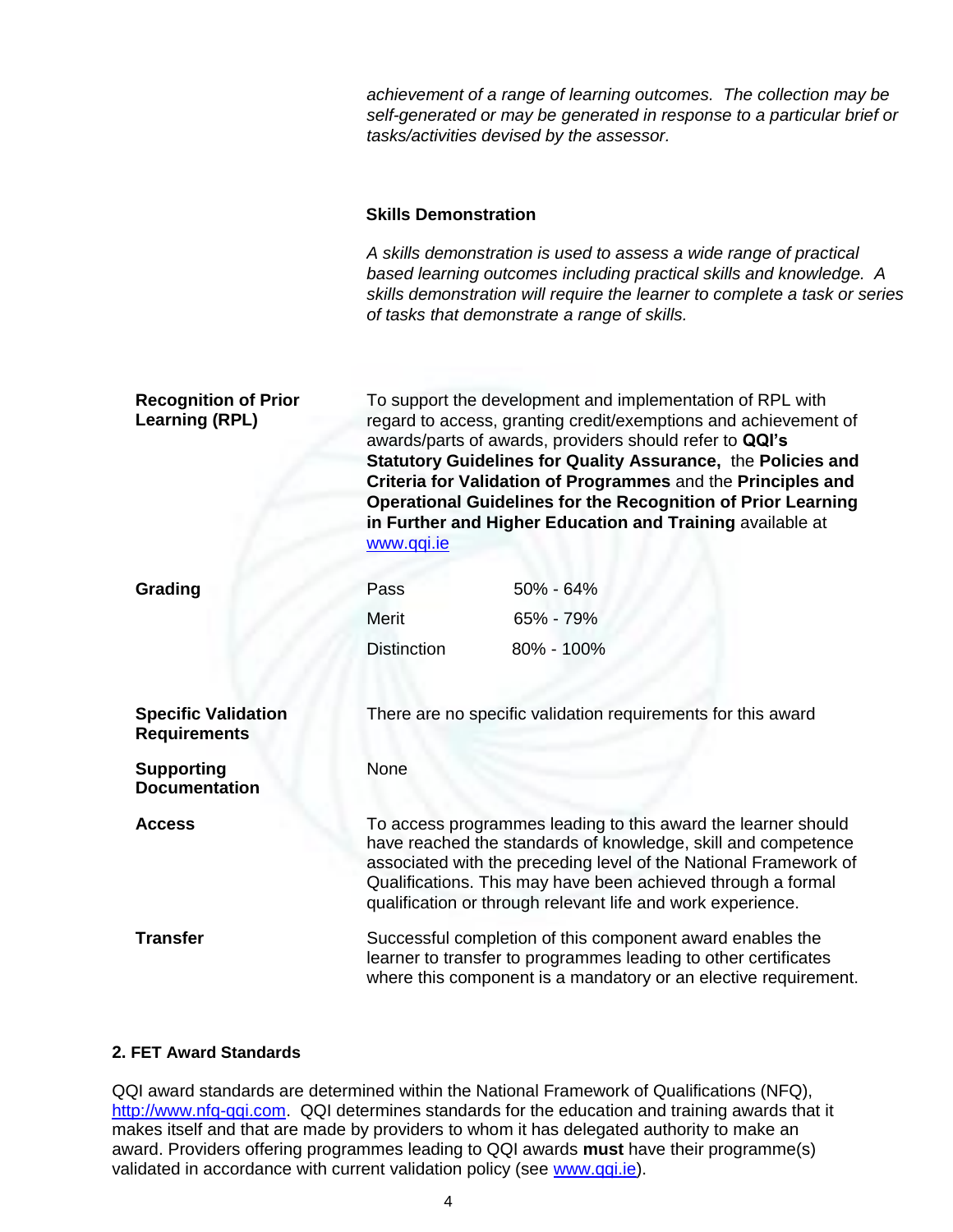Award standards are designed to be consistent with the NFQ's award classes i.e. major, special purpose, supplemental and minor awards. They are expressed in terms of **learning outcomes**  i.e. concise statements of what the learner is expected to know or be able to do in order to achieve a particular award. Learning outcomes for FET awards are contained within the associated specifications:

| <b>AWARD CLASS</b>     | <b>STANDARDS</b>                      | <b>AWARDS</b>                                                 |
|------------------------|---------------------------------------|---------------------------------------------------------------|
| Major Award            | Certificate Specification             | Certificate (Levels 1 to 5)<br>Advanced Certificate (Level 6) |
| Supplemental Award     | Supplemental Specification            | <b>Supplemental Certificate</b><br>(Level 3 to 6)             |
| <b>Special Purpose</b> | <b>Specific Purpose Specification</b> | <b>Specific Purpose Certificate</b><br>(Levels 3 to 6)        |
| Minor Award            | <b>Component Specification</b>        | <b>Component Certificate</b><br>(Levels 1 to 6)               |

Award standards are thresholds, they describe standards of knowledge, skill or competence to be acquired, and where appropriate, demonstrated, by a learner before an award may be made.

Award standards will be reviewed from time to time as necessary. Minor changes may be made by the QQI executive outside the review cycle where necessary. Changes to standards are published on QQI's website. Providers with validated programmes and providers with delegated authority to make awards are responsible for monitoring relevant standards and making necessary responses to changes.

### **3. FET Credit**

Every FET certificate and component specification includes an FET credit value (Table 1). FET credit is quantified in multiples of 5 FET credits (up to 50 hours of learner effort). Learner effort is based on the time taken by typical learners at the level of the award to achieve the learning outcomes for the award. It includes all learning time involved including: guided learning hours, self-directed learning and assessment.

### **Table 1: FET Credit Values**

| <b>NFQ</b><br>Level | Major Awards<br><b>Credit Values</b> | <b>Default Credit</b><br><b>Values Minor</b><br>Awards | <b>Other Permitted</b><br><b>Minor Award</b><br><b>Credit Values</b> | Special Purpose and<br>Supplemental Award<br><b>Credit Value Ranges</b> |
|---------------------|--------------------------------------|--------------------------------------------------------|----------------------------------------------------------------------|-------------------------------------------------------------------------|
|                     | 20                                   | 5                                                      | 10                                                                   |                                                                         |
| 2                   | 30                                   | 5                                                      | 10                                                                   |                                                                         |
| 3                   | 60                                   | 10                                                     | 5,20                                                                 | $>5$ and $< 60$                                                         |
| $\overline{4}$      | 90                                   | 10                                                     | 5,15,20                                                              | $>5$ and $< 90$                                                         |
| 5                   | 120                                  | 15                                                     | 5,10,30                                                              | $>5$ and $< 120$                                                        |
| 6                   | 120                                  | 15                                                     | 5,10,30                                                              | $>5$ and $< 120$                                                        |

### **Guide to Level**